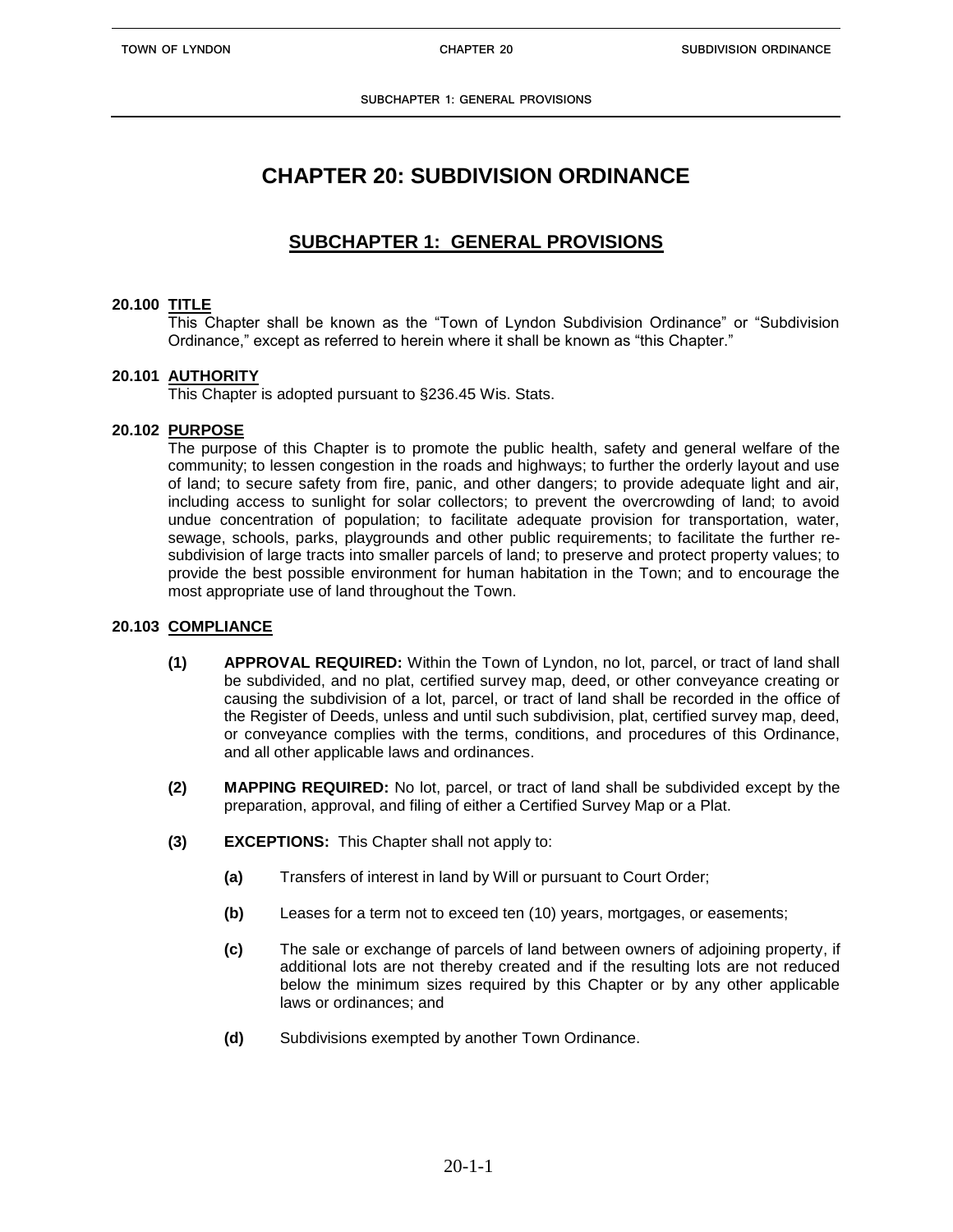#### **SUBCHAPTER 1: GENERAL PROVISIONS**

## **20.104 APPLICATION**

Unless specifically exempted by law, all persons, all governmental entities, including local, state and federal governmental entities, and all private entities, natural and corporate, are required to comply with this Chapter.

## **20.105 RELATIONSHIP TO OTHER ORDINANCES AND LAWS**

- **(1) STATUTES ADOPTED:** All plats, re-plats, certified survey maps, and subdivisions shall comply with the applicable provisions of Chapters 236 and 703 of the Wisconsin Statutes, including all amendments thereto, which are incorporated herein by reference.
- **(2) COUNTY ORDINANCES:** All plats, re-plats, certified survey maps, and subdivisions shall comply with the applicable provisions (if any) of Juneau County Ordinances, including all amendments thereto, which are incorporated herein by reference.
- **(3) OTHER TOWN ORDINANCES:** This Chapter supersedes the provisions of any other Ordinance which may affect the subdivision of land, except where another Ordinance is more restrictive than this Chapter, such other Ordinance shall continue in full force and effect to the extent of the greater restriction.
- **(4) EXISTING PLATS, ETC:** This Chapter is not intended to repeal, abrogate or impair any existing deeds, conveyances, plats, restrictions, covenants or easements. However, such existing documents shall be subject to any Ordinance in effect at the time such documents were executed.

## **20.106 DEFINITIONS**

The following terms used in this Chapter shall mean:

- **Alley**: A strip of land, dedicated to public use, primarily to provide vehicular service access to the side or rear of properties otherwise abutting on a public highway.
- **Block**: A group of lots existing within well defined and fixed boundaries, usually being an area surrounded by roads or other physical barriers, and having an assigned number, letter, or other name through which it may be identified.
- **Certified Survey Map (CSM):** A map which complies with the requirements of §236.34 Wis. Stats. and all amendments thereto.
- **Cul-de-sac:** A minor road with only one outlet onto a secondary road or a major road, and with a turn around at the end for the safe and convenient reversal of traffic movement.
- **Easement:** A grant by the property owner of the use of a strip of land to the public or to one or more private persons for a specific purpose or purposes.
- **Final Plat:** The map or plan of a subdivision, and any accompanying material, as described in Section 6.0 of this ordinance.
- **Grade:** The center line gradient of a highway specified in percent.
- **Highway:** All public ways and thoroughfares and bridges on the same. It includes all recorded and unrecorded highways, including the entire width of the right-of-way, as established by record or by operation of law (S*ee generally*, §82.18 and §82.31 Wis. Stats.).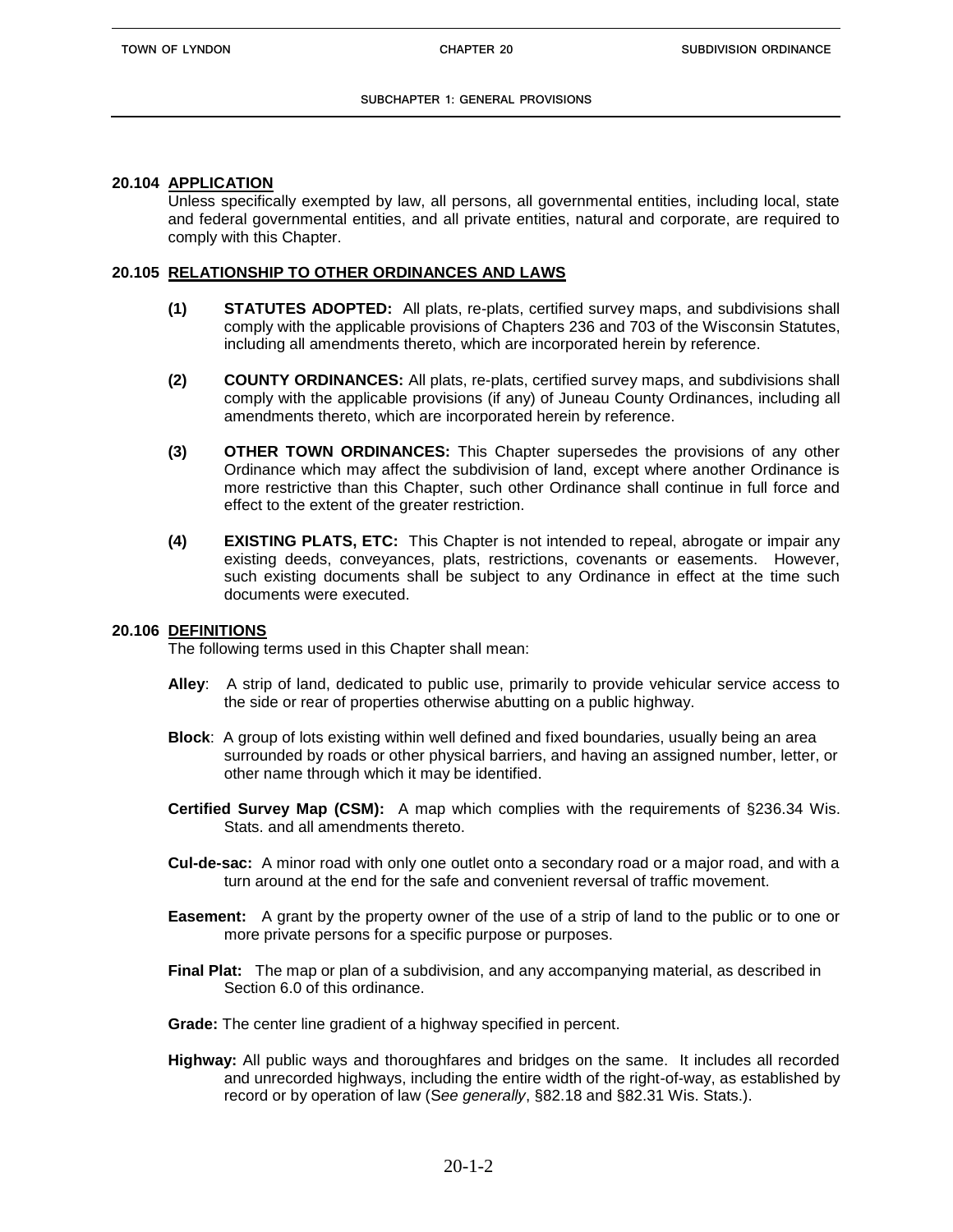#### **SUBCHAPTER 1: GENERAL PROVISIONS**

- **Improvement:** All public improvement consisting of any sanitary sewer, storm sewer, drainage ditch, water main, roadway, road grading and surfacing with or without curbs and gutter, sidewalk, planting strip, crosswalk, off-road parking areas or other facility for which the Town may ultimately assume the responsibility for maintenance and operation.
- **Lot:** A parcel of real estate described or identified as a Alot@ in any formal, recorded AAddition, @ "Plat," "Certified Survey Map," or ASubdivision@ in the Town.
- **Outlot:** A parcel of real estate described or identified as an Aoutlot<sup>®</sup> in any formal, recorded AAddition, @ "Plat," "Certified Survey Map," or ASubdivision @ in the Town. An "outlot" may be conveyed like any other lot, but an "outlot" may not be used as a building site. The conversion of an "outlot" to a regular "lot" constitutes a "subdivision" which requires compliance with this ordinance.
- **Parcel:** Any piece of real estate located within the Town for which there is a tax parcel number.
- **Plan Commission:** The Plan Commission of the Town.
- **Preliminary Plat:** A map showing the salient features of a proposed subdivision submitted to the Town Plan Commission for purposes of preliminary consideration, as described in Section 5.0 of this ordinance.
- **Pyramiding:** The act of obtaining or providing access to public bodies of water across private lots or lands in a manner which increases the number of families which have access to that water to a greater degree than what would occur with individual riparian owners having individual lots fronting on the water. The effect of pyramiding is to funnel access from off-shore lots of residences via a narrow parcel of land to the water. For the purposes of this ordinance, pyramiding shall be defined as situations where 2 or more lots, not fronting on a body of water, share access to the body of water via a narrow parcel of land.
- **Replat:** The process of changing, or the map or plat which changes, the boundaries of a recorded subdivision plat, CSM, or part thereof. The legal dividing of a large block, lot, or outlot within a recorded subdivision plat without changing exterior boundaries of said block, lot, or outlot is not a replat.
- **Road:** Another term for "highway."
- **Road, Frontage:** A minor road auxiliary to and located on the side of a major road, designed to control access onto the major road and to provide access to the abutting development.
- **Road Jog:** A discontinuity in the highway center line by an offset of the dedicated highway rightof-way.
- **Road, Major:** A highway of great continuity, sometimes called an arterial highway, which serves or is intended to serve as a principle traffic-way for fast or heavy traffic, and which taken together comprise the basic structure of the highway system of the Town and surrounding area. Major roads include all Federal Highways, State Trunk Highways, and all County Trunk Highways located in the Town, as well as all other roads designated as major roads by the Town.
- **Road, Minor:** A Town highway of limited continuity intended primarily to provide pedestrian and vehicular access to abutting properties.
- **Road, Private:** A privately owned and maintained parcel of land, which is used by one or more private persons for ingress and egress to one or more lots or parcels.